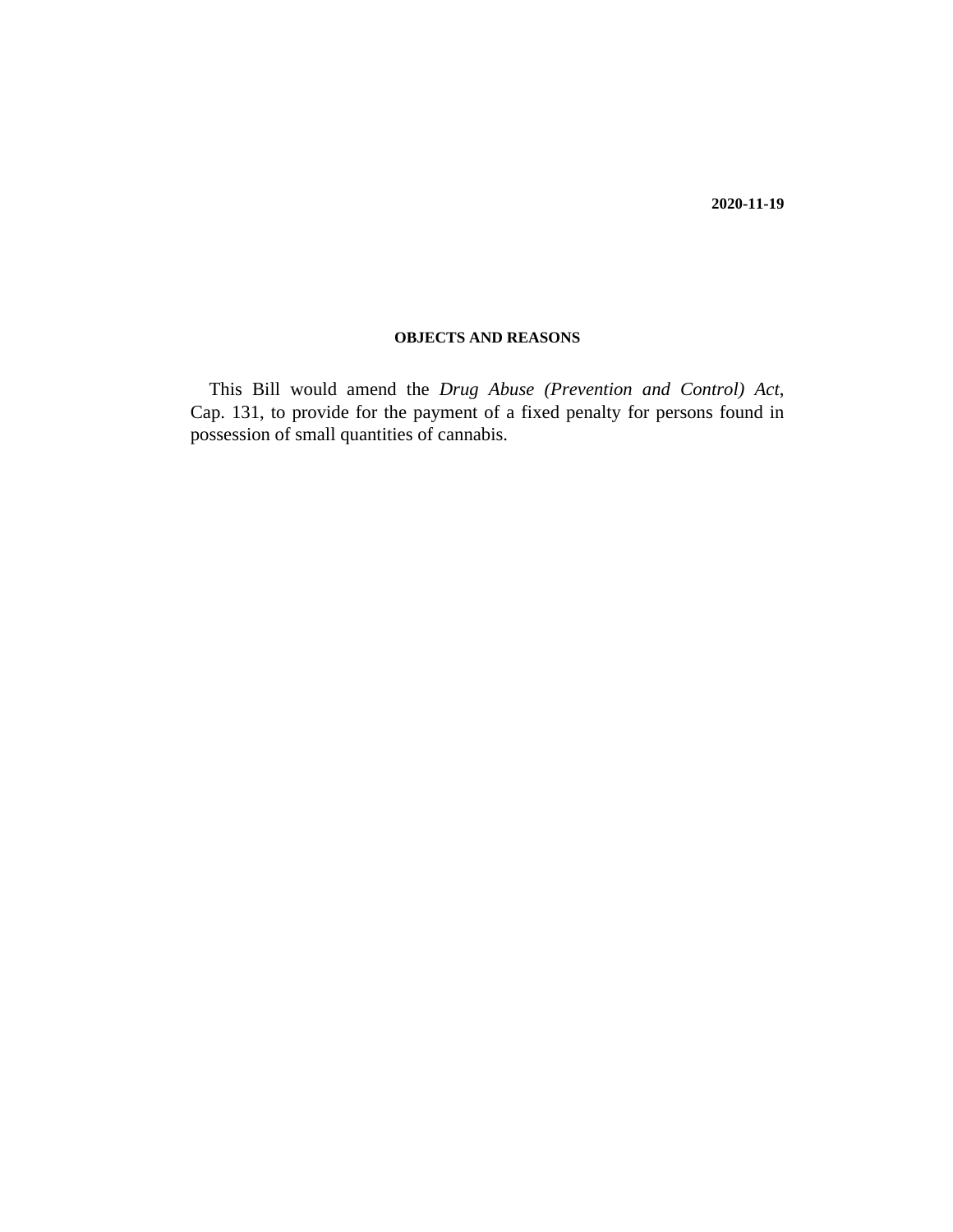*Arrangement of Sections*

- [Short title](#page-3-0) **1.**
- [Insertion of sections 6A and 6B into Cap. 131](#page-3-0) **2.**
- [Amendment of the principal Act](#page-6-0) **3.**

# **SCHEDULE**

*Notice of Fixed Penalty*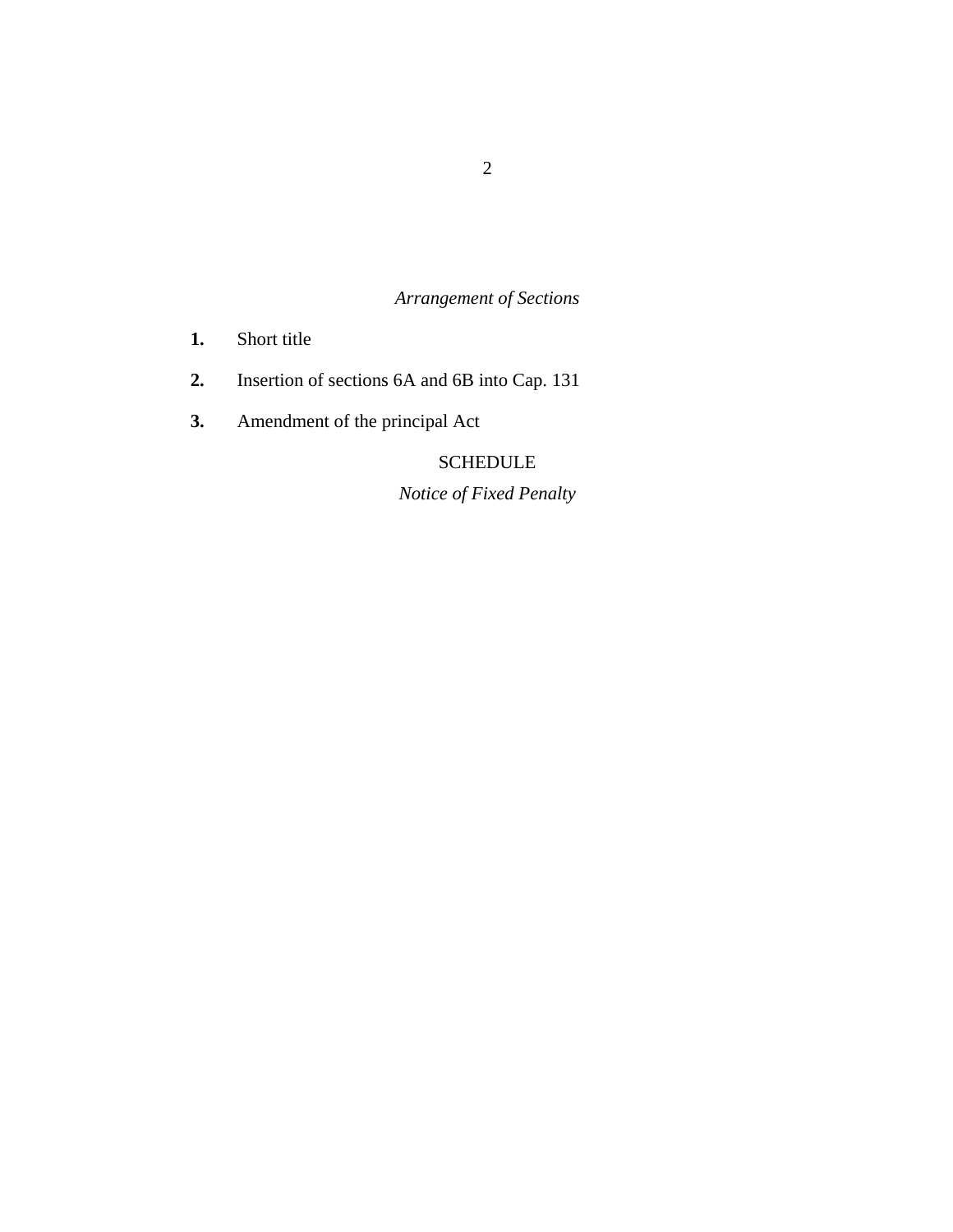#### **BARBADOS**

A Bill entitled

An Act to amend the *[Drug Abuse \(Prevention and Control\) Act](http://barbadosparliament-laws.com/en/showdoc/cs/131)*, Cap. 131, to provide for the payment of a fixed penalty for persons found in possession of small quantities of cannabis.

ENACTED by the Parliament of Barbados as follows: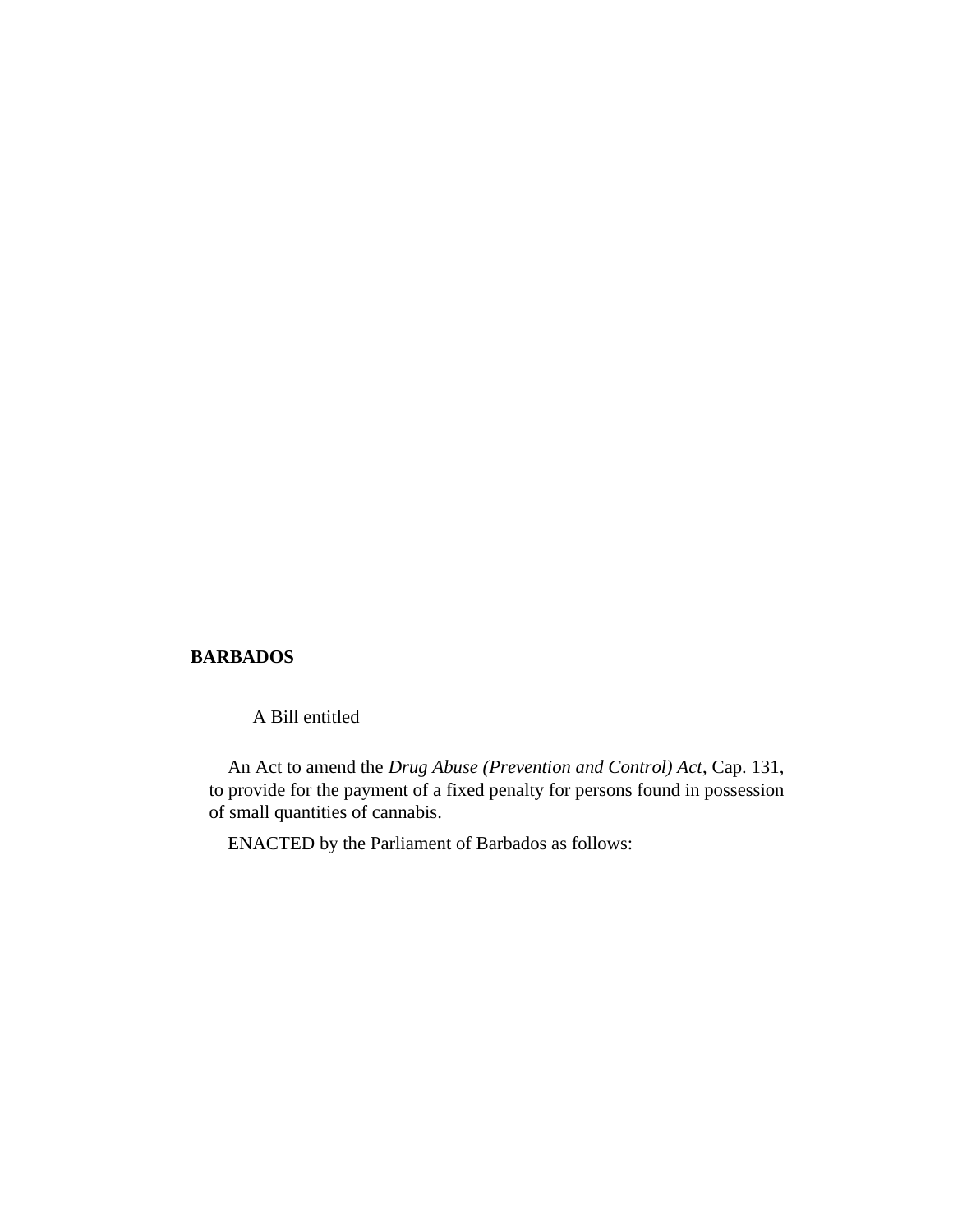#### <span id="page-3-0"></span>**Short title**

This Act may be cited as the *Drug Abuse (Prevention and Control) (Amendment) Act, 2020*. **1.**

#### **Insertion of sections 6A and 6B into Cap. 131**

*The Drug Abuse (Prevention and Control) Act, Cap. 131, in this Act referred to as the principal Act, is amended by inserting immediately after section 6 the following new sections:* **2.**

#### **"Fixed penalty**

Notwithstanding section 6(2), a member of the Police Force may serve on a person whom he has reasonable cause to believe has no more than 14 grammes of cannabis in his possession, a notice in the form set out in Part I of the *Third Schedule*, offering him an opportunity of discharging any liability that would arise out of a conviction for that offence by payment of a fixed penalty, in the amount set out in Part II in the *Third Schedule.* **6A.**(1)

Where a person referred to in subsection (1) is under the age of 18 years he shall, in addition to paying the fixed penalty referred to in that subsection, within 14 days of the service on him of the fixed penalty notice, attend the National Council on Substance Abuse for an assessment and undergo counselling for such period as the Council recommends. (2)

- Where a person referred to in subsection (1) is (3)
	- 18 years of age or older; and *(a)*
	- $(b)$  the member of the Police Force issuing the notice has reasonable cause for believing that he is addicted to cannabis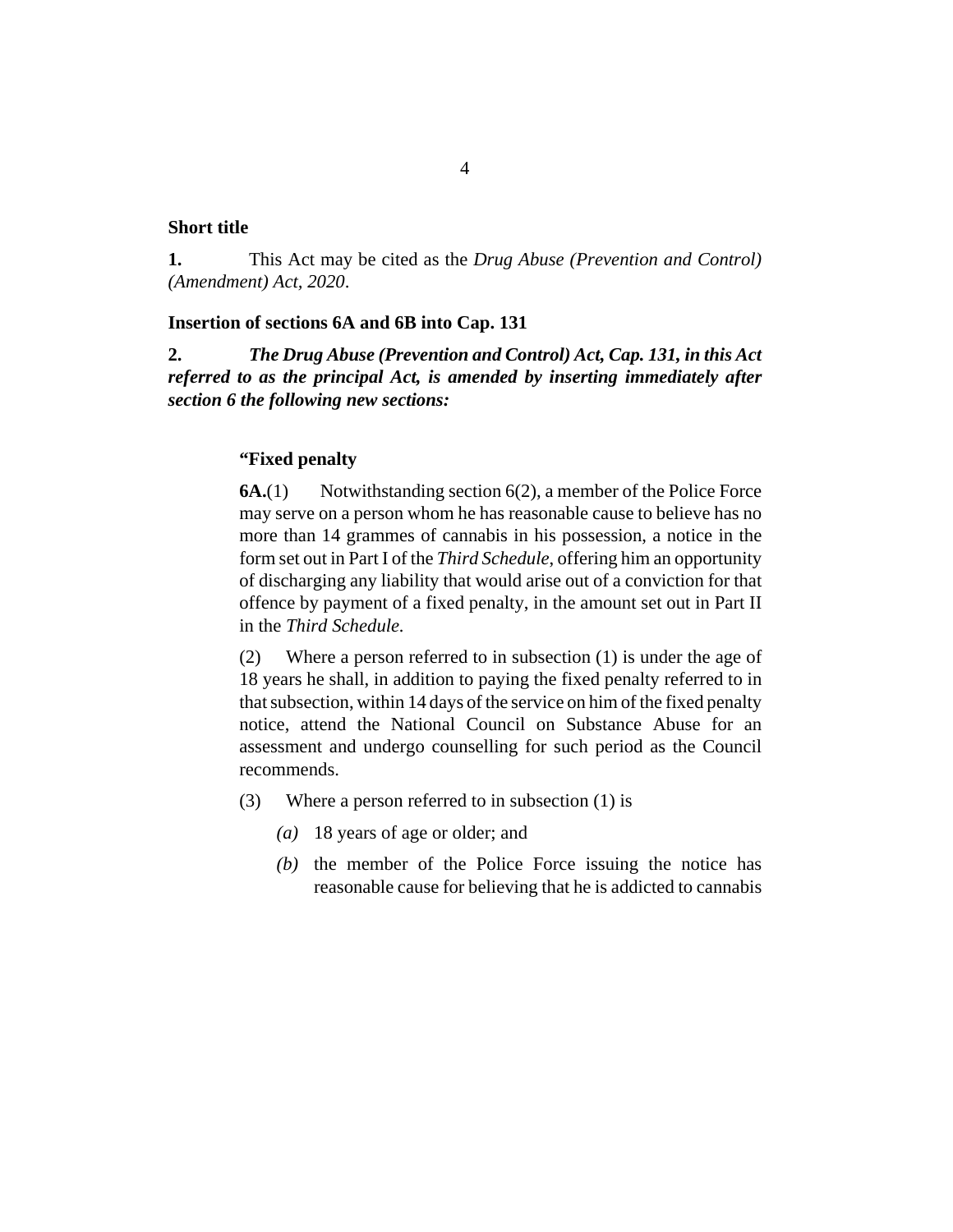the member of the Police Force may direct that person to attend the National Council on Substance Abuse for assessment and counselling.

A notice referred to in subsection (1) shall be served personally on the person alleged to have committed the offence and shall (4)

- (a) contain a statement of the offence alleged;
- (b) contain such particulars of the offence as are necessary for giving reasonable information of the allegation;
- specify a period of 30 days for the payment of the fixed *(c)* penalty;
- specify that it is required for the person to attend the National *(d)* Council on Substance Abuse for assessment and counselling in accordance with subsection  $(2)$  or  $(3)$ , as the case may be;
- contain the amount of the fixed penalty; and *(e)*
- specify the magistrate's court to the clerk of which the fixed *(f)* penalty is to be paid;

Where a person referred to in subsection (1) disputes that he is in possession of cannabis, he may be prosecuted under section 6(2). (5)

The fixed penalty under this section shall be paid to the clerk of the magistrate's court stated in the notice given pursuant to subsection (1). (6)

In any criminal proceedings for an offence under this section, a certificate that payment of a fixed penalty was or was not made to the clerk of the magistrate's court by the date specified in the certificate signed by the clerk is *prima facie* evidence of the facts stated therein. (7)

- A person who is under the age of 18 years who fails to (8)
	- pay the fixed penalty; and *(a)*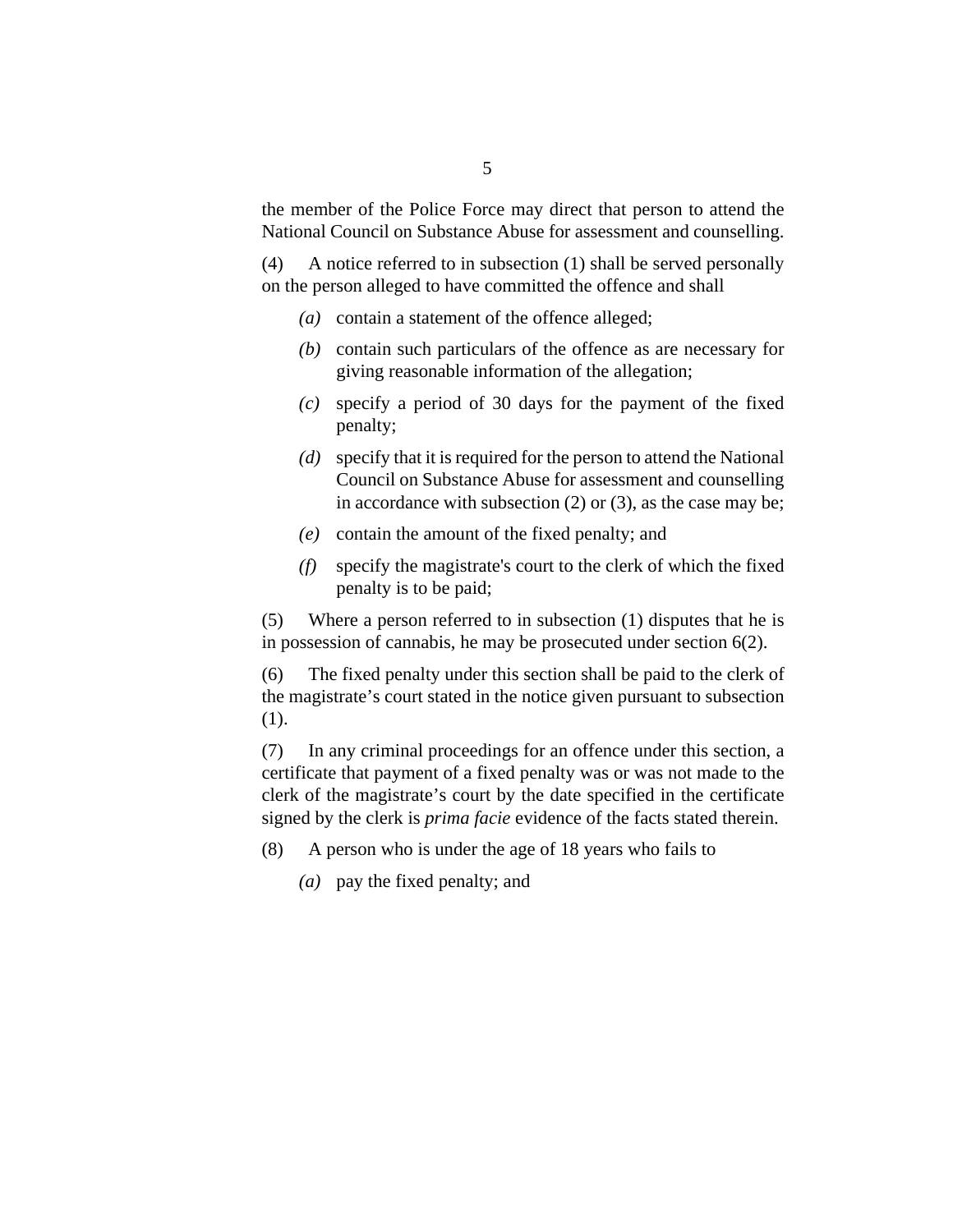attend the National Council on Substance Abuse for *(b)* assessment and counselling

in the time specified in the notice is guilty of an offence and is liable on summary conviction to a fine of \$1 000.

- A person who is 18 years of age or older who fails to (9)
	- pay the fixed penalty; or *(a)*
	- attend the National Council on Substance Abuse for *(b)* assessment and counselling

in the time specified in the notice is guilty of an offence and is liable on summary conviction to a fine of \$1 000.

Where the Court acts in accordance with subsection (7), the Court (10) may, where it considers it appropriate in the circumstances, deal with the offender in accordance with the provisions of the *[Penal System](http://barbadosparliament-laws.com/en/showdoc/cs/139) [Reform Act](http://barbadosparliament-laws.com/en/showdoc/cs/139)*, Cap. 139.

A person who, defaces, destroys or mutilates a notice referred to (11) in subsection (1) is guilty of an offence and is liable on summary conviction to a fine of \$1 000 or to imprisonment for a term of one month.

(12) The Minister may, by order, amend, vary or revoke the *Third Schedule*.

#### **Expungement of conviction**

Notwithstanding the provisions of the *[Criminal Records](http://barbadosparliament-laws.com/en/showdoc/cs/127A) [\(Rehabilitation of Offenders\) Act, Cap. 127A](http://barbadosparliament-laws.com/en/showdoc/cs/127A)*, a person convicted for the offence of possession of not more than 14 grammes of cannabis who has served his sentence, whether custodial or non-custodial, **6B.**

- shall be deemed to be rehabilitated; and *(a)*
- $(b)$  his conviction shall be deemed to be expunged.".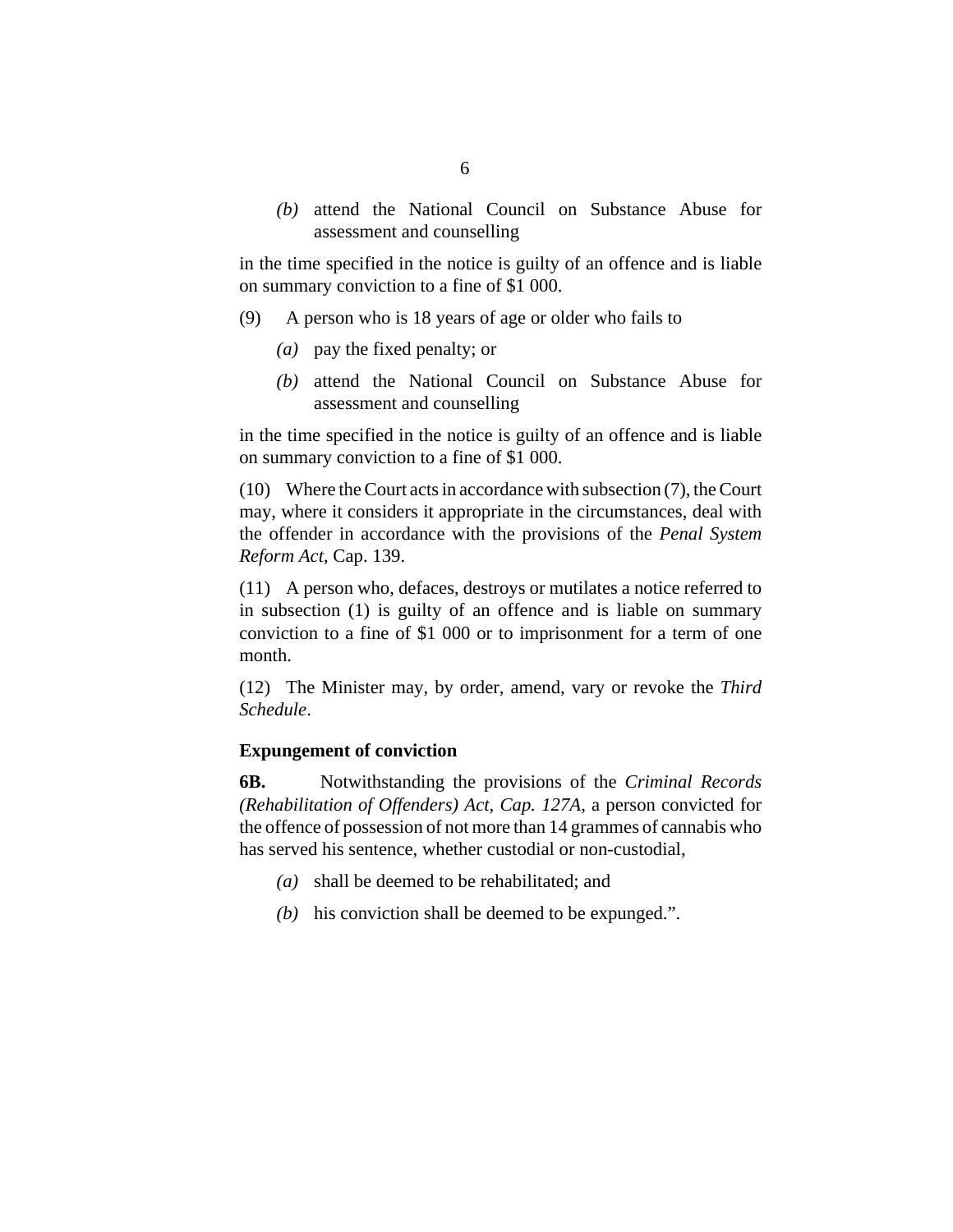## <span id="page-6-0"></span>**Amendment of the principal Act**

- *The principal Act is amended by* **3.**
	- *renumbering the Third Schedule, Fourth Schedule and Fifth (a) Schedule as the Fourth Schedule, Fifth Schedule and Sixth Schedule, respectively; and*
	- *inserting as the Third Schedule, the Third Schedule contained in the (b) Schedule to this Act.*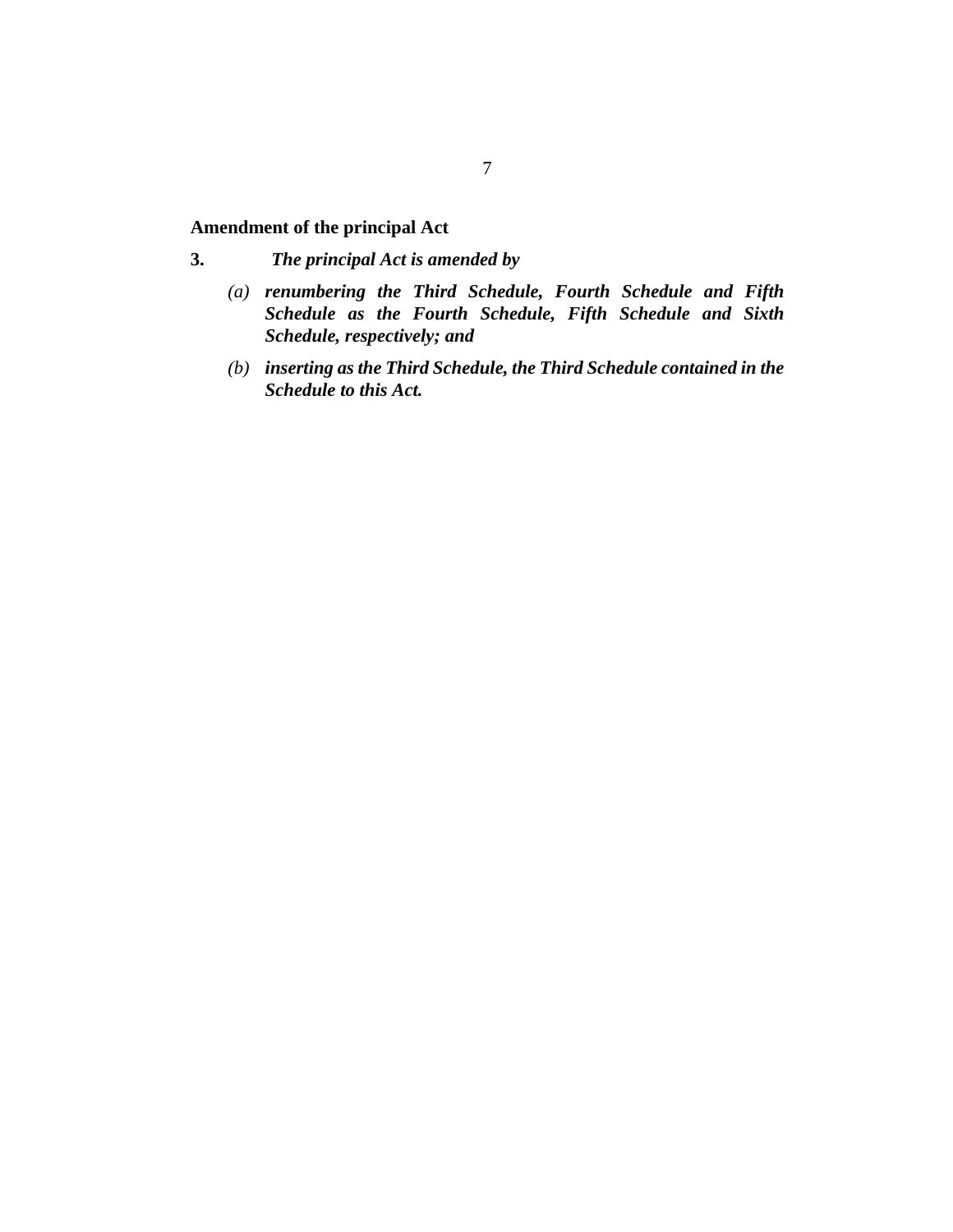# 8

**SCHEDULE**

*(Section 3)*

#### **"THIRD SCHEDULE**

PART I

*(Section 6A(1))*



*Drug Abuse (Prevention and Control) Act* Cap. 131

#### NOTICE OF FIXED PENALTY

#### Section A

| Name: |                                                                                                                                                                                                                                     |  |
|-------|-------------------------------------------------------------------------------------------------------------------------------------------------------------------------------------------------------------------------------------|--|
|       | Address: <u>Address:</u> Address: Address: Address: Address: Address: Address: Address: Address: Address: Address: Address: Address: Address: Address: Address: Address: Address: Address: Address: Address: Address: Address: Addr |  |
|       |                                                                                                                                                                                                                                     |  |
|       | National Registration No.: Telephone No.: 2008.                                                                                                                                                                                     |  |
|       |                                                                                                                                                                                                                                     |  |
|       |                                                                                                                                                                                                                                     |  |
|       |                                                                                                                                                                                                                                     |  |
|       |                                                                                                                                                                                                                                     |  |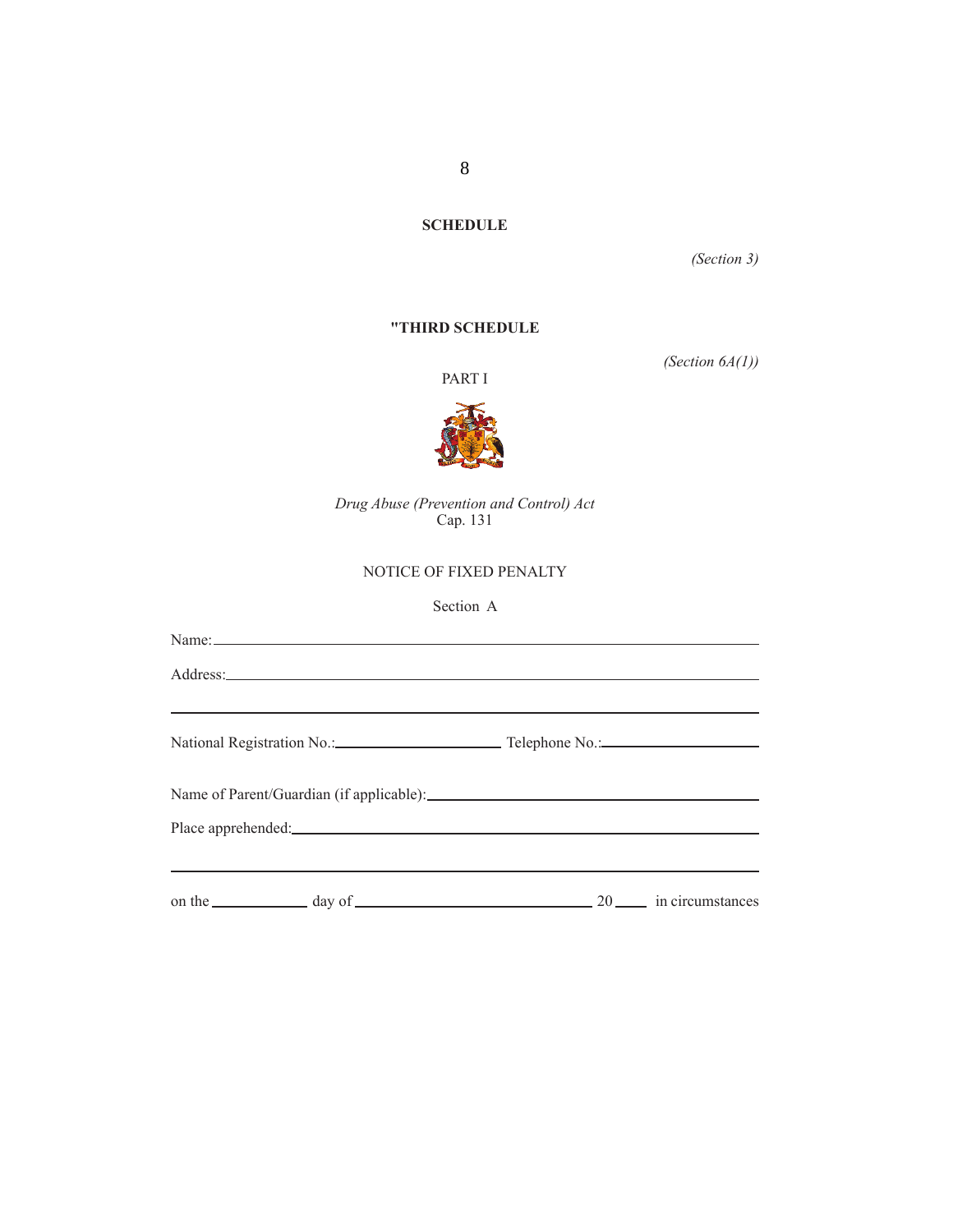*Third Schedule - (Cont'd)*

giving me reasonable cause to believe that you committed an offence, to wit, possession of cannabis, contrary to section 6(2) of the *Drug Abuse (Prevention and Control) Act*, Cap. 131, in that you had in your possession grammes of cannabis, contrary to section 6(2) of the said Act.

*(Signature of Police Officer) (Number) (Number)* 

#### **Instructions to Offender**

If before the end of **THIRTY (30) DAYS** from the above date, the sum of \$200.00 (being the fixed penalty for the offence) is paid to the Clerk at District \_\_\_\_ Magistrate's Court, the Police will not take proceedings for the offence, and any liability to conviction for the offence will be discharged.

Cash should be paid to the Clerk. Cheques, postal orders or money orders may be sent by post and made payable to the Clerk of the Magistrate's Court of District . A receipt for the payment will be given. Part payment will not be accepted by the Clerk.

The person paying the fixed penalty must forward with the remittance, Section B of this notice or identify this notice by quoting its serial number.

If the fixed penalty is not paid, further action may be taken.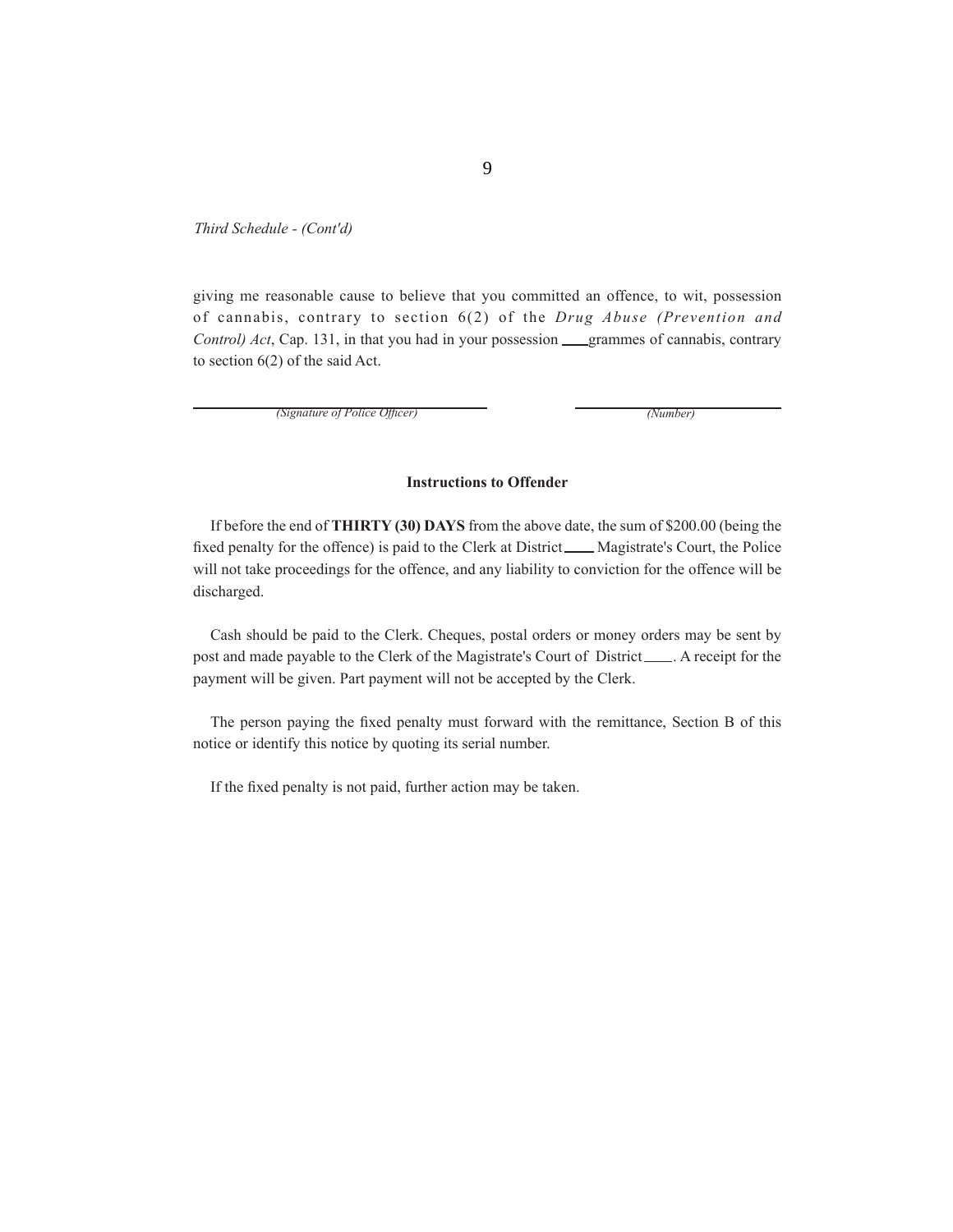*Third Schedule - (Cont'd)*

Section B

Serial No.(of notice)

To: Clerk of District Magistrate's Court

I enclosed the sum of \$200.00 as payment of the fixed penalty for the offence mentioned in Part A of this notice.

Name:

Address:

*(Signature) (Date)*

*(If the offender is a minor this section shall be completed by the parent or guardian of the minor.)*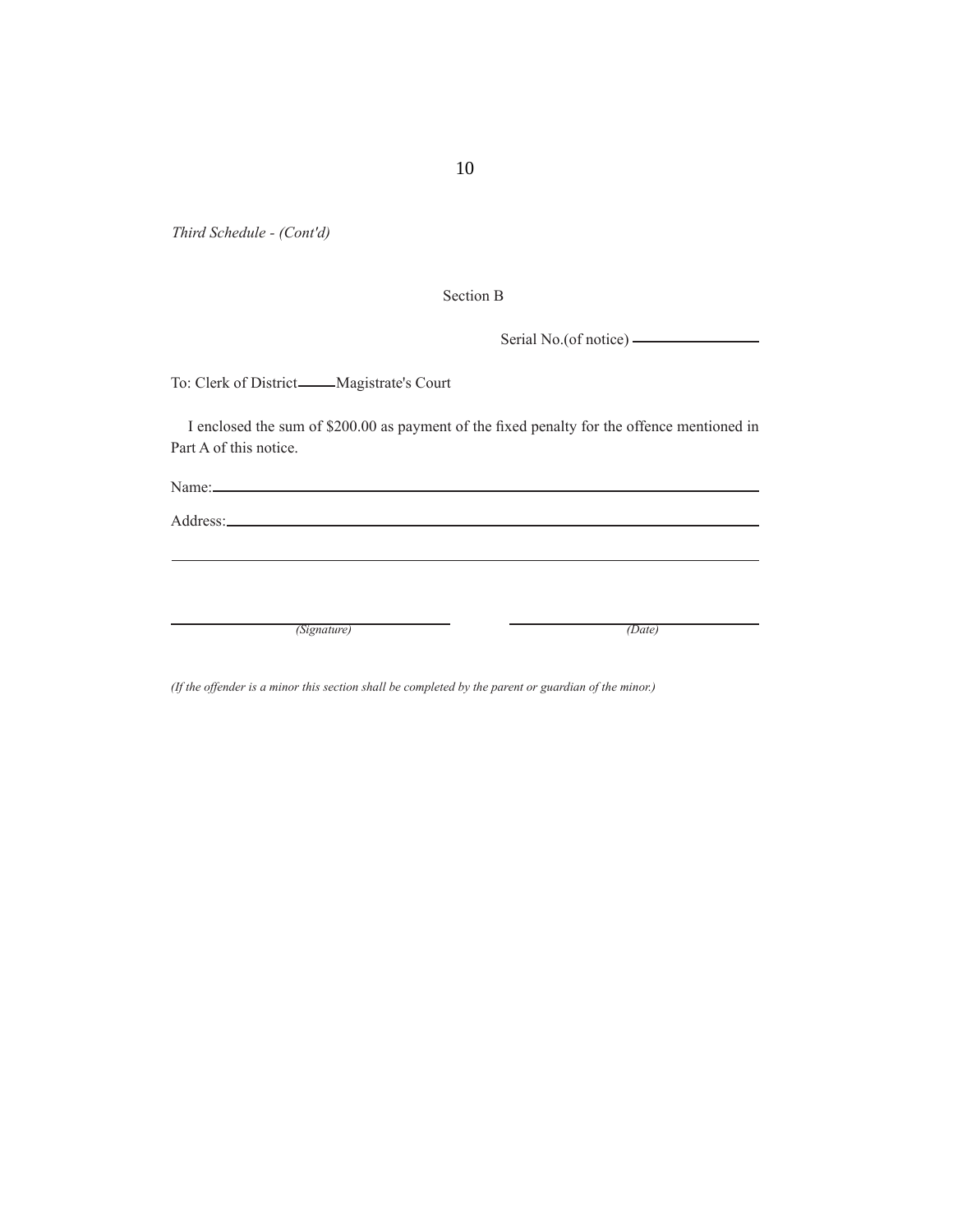*Third Schedule - (Cont'd)*

| Section C |  |
|-----------|--|
|           |  |

To: Manager National Council on Substance Abuse 'The Armaira Building' Cnr. 1st Avenue and Pine Road Belleville St. Michael

The undermentioned person,

| Name: $\frac{1}{2}$                                                                                    |
|--------------------------------------------------------------------------------------------------------|
|                                                                                                        |
|                                                                                                        |
|                                                                                                        |
| 14 grammes of cannabis                                                                                 |
| being under the age of 18 years                                                                        |
| being 18 years of age or over and who I have reasonable cause to believe to be<br>addicted to cannabis |
| is referred for assessment and counselling.                                                            |

*(Signature of Police Officer)* (*Number*)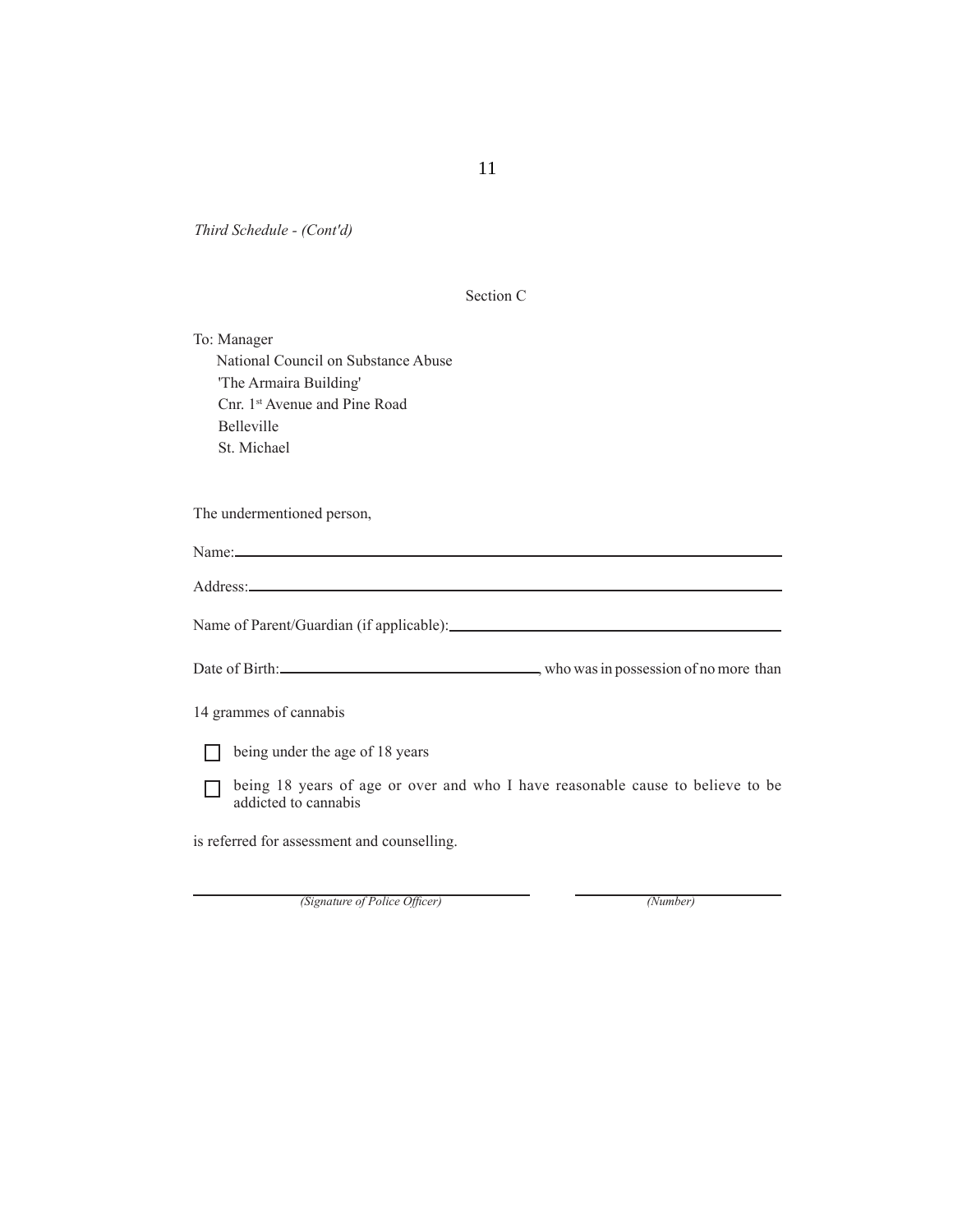#### **Instructions to Offender**

The offender shall report to the National Council on Substance Abuse within **FOURTEEN DAYS** of receipt of this Notice.

If the offender is under the age of 18 years, the offender should be accompanied by their parent or guardian.

The National Council on Substance Abuse is located at 'The Amaira Building', Corner of 1<sup>st</sup> Avenue and Pine Road, Belleville, St. Michael, telephone number (246) 535-6272. The office is open to the public between 8:00 am to 4:30 pm Mondays to Fridays, except on public holidays.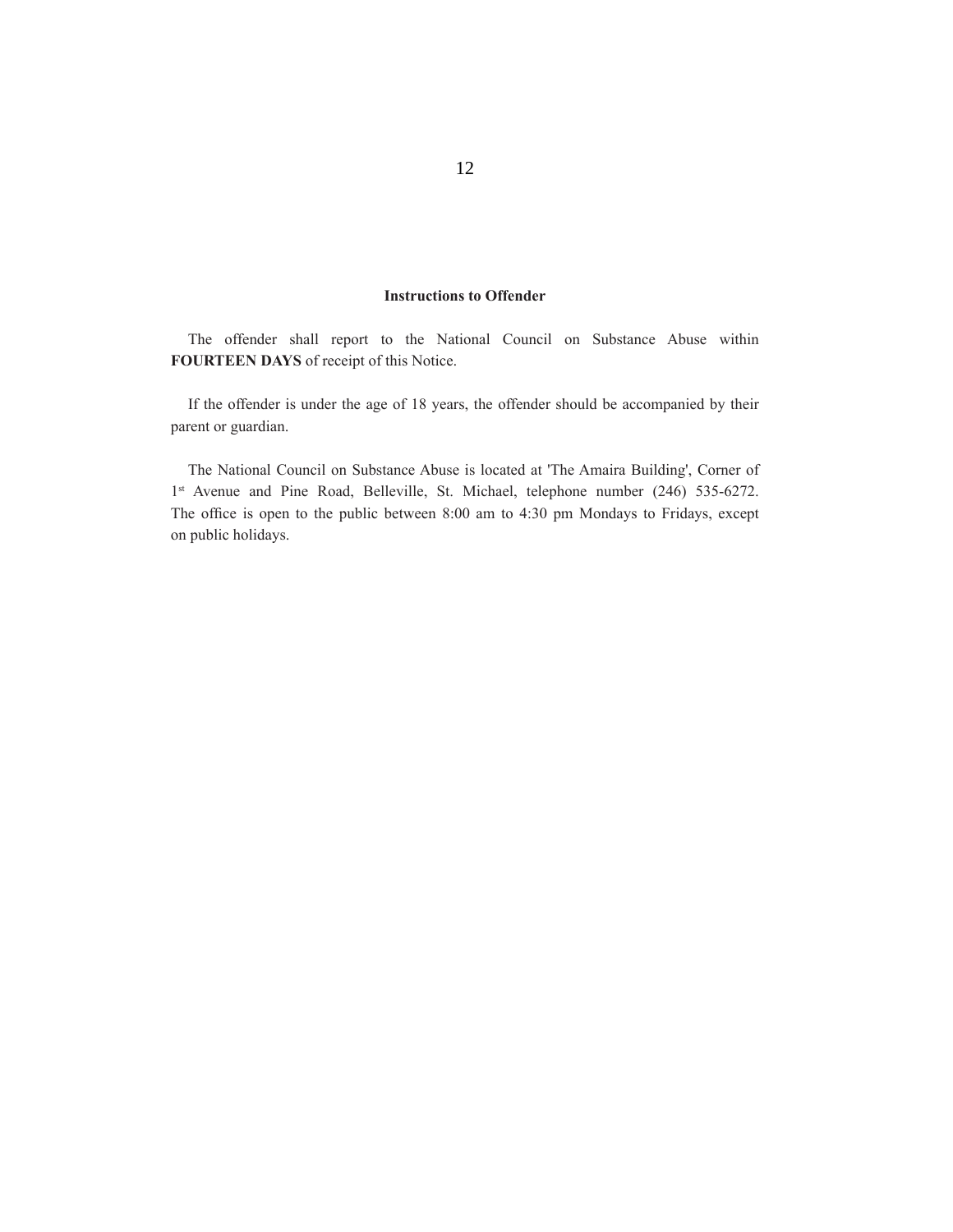*Third Schedule - (Concl'd)*

## PART II

### FIXED PENALTY

Fixed penalty \$200.00".